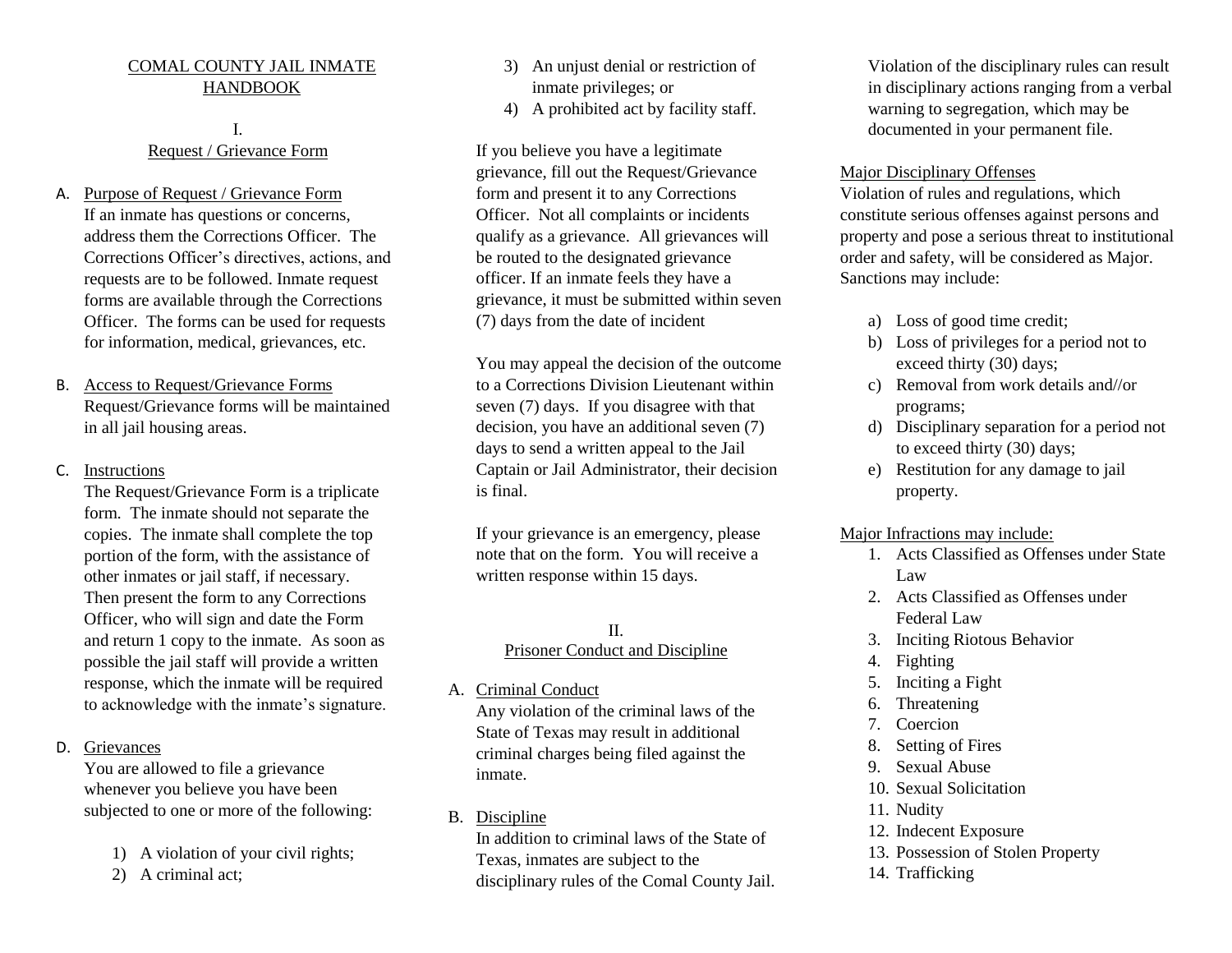- 15. Impeding Inmate Headcounts
- 16. Impeding the Security of Housing Units
- 17. False Reporting an Emergency
- 18. Bribery
- 19. Recklessness
- 20. Tampering
- 21. Destruction of Property
- 22. Mutilation
- 23. Possession of Tattoo Paraphernalia
- 24. Possession of Altered Items
- 25. Possession or Manufacture of Weapons
- 26. Possession or Manufacture of Escape **Devices**
- 27. Possession or Manufacture, Distilling or Brewing Alcoholic Beverages
- 28. Possession or Manufacture of Inhalants
- 29. Possession or Manufacture of Chemical Agents
- 30. Possession or Manufacture of Unauthorized Drugs or Medication
- 31. Possession or Manufacture of Narcotics/Narcotic Paraphernalia
- 32. Hoarding Medication
- 33. Feigning Injury or Illness
- 34. Excessive Noise
- 35. Throwing or Propelling Objects or **Substances**
- 36. Interference with Court Related Proceedings
- 37. Interference with official Communication or Communication Devices
- 38. Interference with Security Operations
- 39. Disruption of Any Institutional Activity
- 40. Violation of Feeding Procedure
- 41. Violation of Mail Procedures
- 42. Violation of Visitation Procedures
- 43. Violation of Program Procedures
- 44. Violation of Recreation Procedures
- 45. Violation of Commissary Procedures
- 46. Violation of Medication Consumption **Procedures**
- 47. Violation of Work Assignment **Procedures**
- 48. Violation of Treatment Program Activities
- 49. Inciting or Encouraging Communications with Persons Outside the Facility
- 50. Refusal to Follow Written or Oral **Directives**
- 51. Disrespect to Staff
- 52. Tampering with County Property
- 53. Present in an Unauthorized Area
- 54. Entering or Exiting an Area Without Permission
- Minor Disciplinary Offenses

Violations of rules and regulations, which do not represent serious offenses against persons and do not pose a serious threat to institutional order and safety. Sanctions shall be limited to:

- a) Counseling;
- b) Verbal or written reprimand;
- c) Loss of privileges for a period not to exceed 15 days; and
- d) Disciplinary separation for a period of 15 days.
- e) Restitution for any damage to jail property.

## Minor Infractions may include:

- 1. Gambling
- 2. Abuse of Intercom System
- 3. Unauthorized Equipment Use
- 4. Unauthorized Taking of items Into or Out of Units
- 5. Unauthorized Absence from Work or Activity
- 6. Malingering
- 7. Smoking
- 8. Unauthorized Changing of Bed Assignment
- 9. False Self-Identification
- 10. Failure to Respond to Staff Questions
- 11. Possession of Unauthorized Clothing, Linen, or Bedding
- 12. Possession of Contraband
- 13. Defacing Property
- 14. Unauthorized Contact
- 15. Unauthorized Passing of Items
- 16. Horseplay
- 17. Disrespect to Other Inmates
- 18. Lying to or About Other Inmates
- 19. Lying to Staff
- 20. Yelling at Other Inmates
- 21. Disorderly Cell or Bunk Area
- 22. Inadequate or Partial Uniform
- 23. Inadequate Personal Hygiene
- 24. Violation of a Written or Posted Rule
- 25. Sexual Activity
- 26. Obstruction of View

## Disciplinary Process

The inmate will receive a written copy of the claimed violation or charges at least twenty-four (24) hours before the scheduled disciplinary hearing. The inmate will be informed of the evidence against them, although confidential informants may be protected. The inmate has the right to attend the hearing or decline attendance.

Inmates may waive the right to a disciplinary hearing provided proper notification is given prior to the signing of the waiver. The waiver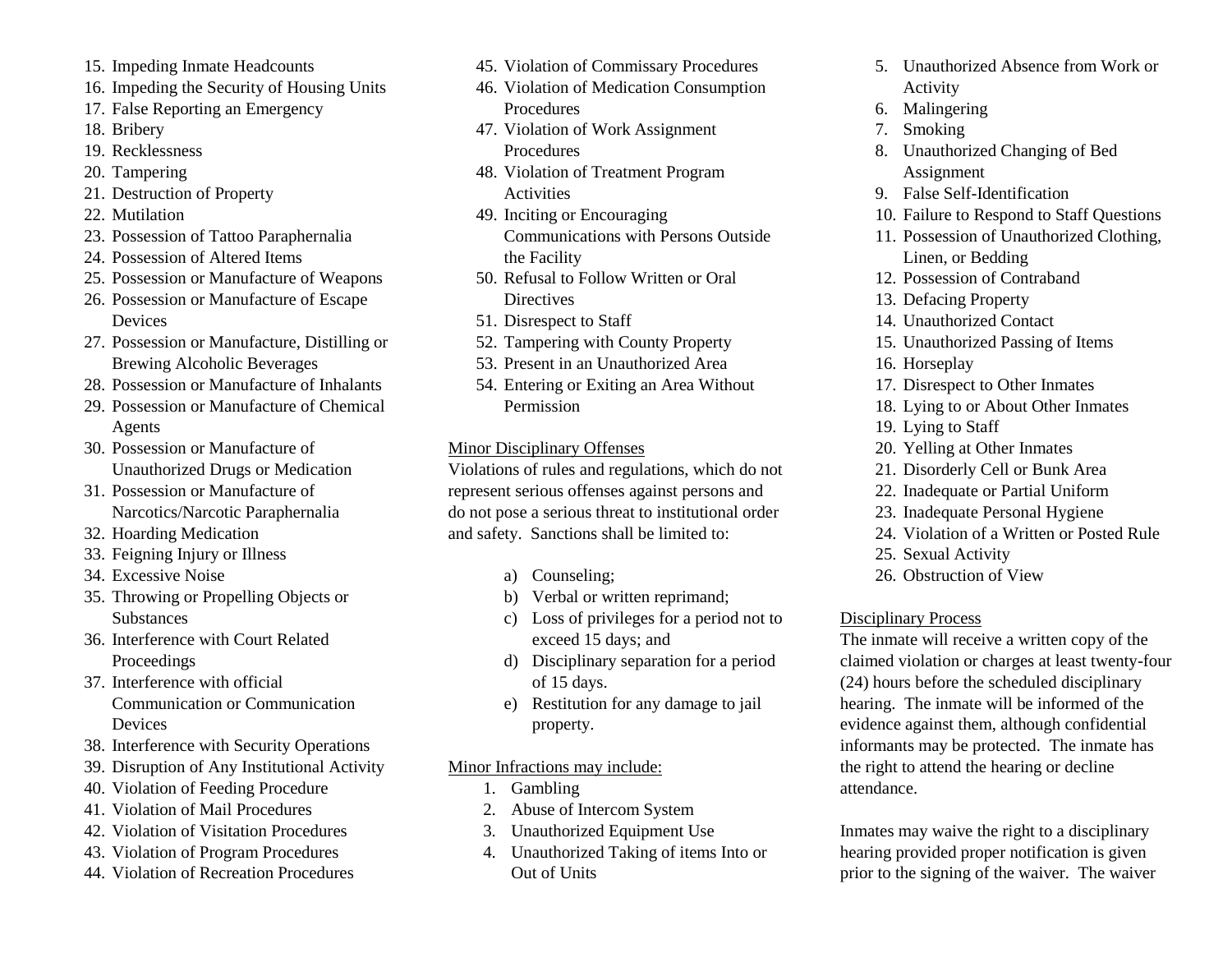shall include the appropriate identification of charges, the allowable sanctions, and the sanctions offered by the waiver. A waiver shall not include the loss of good time as a sanction. The inmate may not be represented by legal counsel, however, may be assisted by another inmate if it is unlikely that the inmate will be able to collect and present the evidence necessary for an adequate comprehension of the case. If that is not permissible, assistance from the corrections staff or from an inmate designed by the corrections staff will be provided. This is subject to the overall safety and security of the facility.

The inmate may make a statement on his or her own behalf, may call relevant witnesses, and may present documentary defensive evidence when not unduly hazardous to institutional order or safety.

The inmate shall be provided with a written statement by the disciplinary board or disciplinary officer at the conclusion of the hearing indicating the evidence relied upon and reasons for the disciplinary action taken. The statement shall be delivered to the inmate as well as the Sheriff and shall be placed in the inmate's disciplinary file.

The inmate may appeal, in writing, to the Jail Administrator or designee within seventy-two (72) hours of receipt of the Disciplinary Board's decision. The Jail Administrator's or their designees' decision will be final. Sanctions will begin the immediately.

### III. Property and Linens

#### A. Mattresses and Linens

At housing, each inmate will be issued a mattress, mattress cover, blanket and jail uniform. Laundry is done once per week.

#### B. Personal Hygiene

At housing each inmate will be provided with a toothbrush, toothpaste, comb, and soap. Replacements are provided weekly thru Commissary and also provided by your floor officer once per week. Shaving supplies will be provided periodically unless the inmate is on razor restriction. Toilet paper and sanitary napkins will be provided to inmates in sufficient quantities at all times.

#### C. Commissary

Inmates may order and receive commissary items once weekly. Purchases from the commissary must be made from each inmate's account in the Inmate Trust Fund.

#### D. Inmate Trust Fund

Inmates may establish an account in the Inmate Trust Fund with cash in the inmate's possession at the time of arrest or by deposit using the kiosk in visitation, online, or by phone. Cash, checks and money orders will not be accepted.

#### E. Personal Property

Inmates may possess limited quantities of personal property. These limits are set to ensure the safety and security of the facility. All personal property will be labeled with the inmate's SPN number.

All unapproved property, including tobacco products, is contraband.

- F. An inmate causing damage to jail property may have the actual costs incurred deducted from his or her commissary account at the current cost of the item, following an institutional due process hearing establishing the inmate's liability. Charges you may be held responsible for include but are not limited to damage, alteration or destruction to:
	- 1. Mop bucket
	- 2. Mop handle/head
	- 3. Mattress
	- 4. Blanket
	- 5. Mattress cover/towel
	- 6. Pillow
	- 7. Uniform top/bottom
	- 8. Orange thermal top/bottom
	- 9. Orange T-Shirts/boxers
	- 10. Orange socks
	- 11. Sandals
	- 12. Clear bags in cell
	- 13. Trash Can
	- 14. Blue wash cloth
	- 15. Cup
	- 16. Razor/razor bag
	- 17. Comb/Toothbrush

# G. Release or Disposal of Property

A Property Release Form must be completed and signed by the releasing inmate showing the inmate has authorized the release of the property to the specific individual receiving the property. The person picking up the property must have a legible, officially issued picture identification.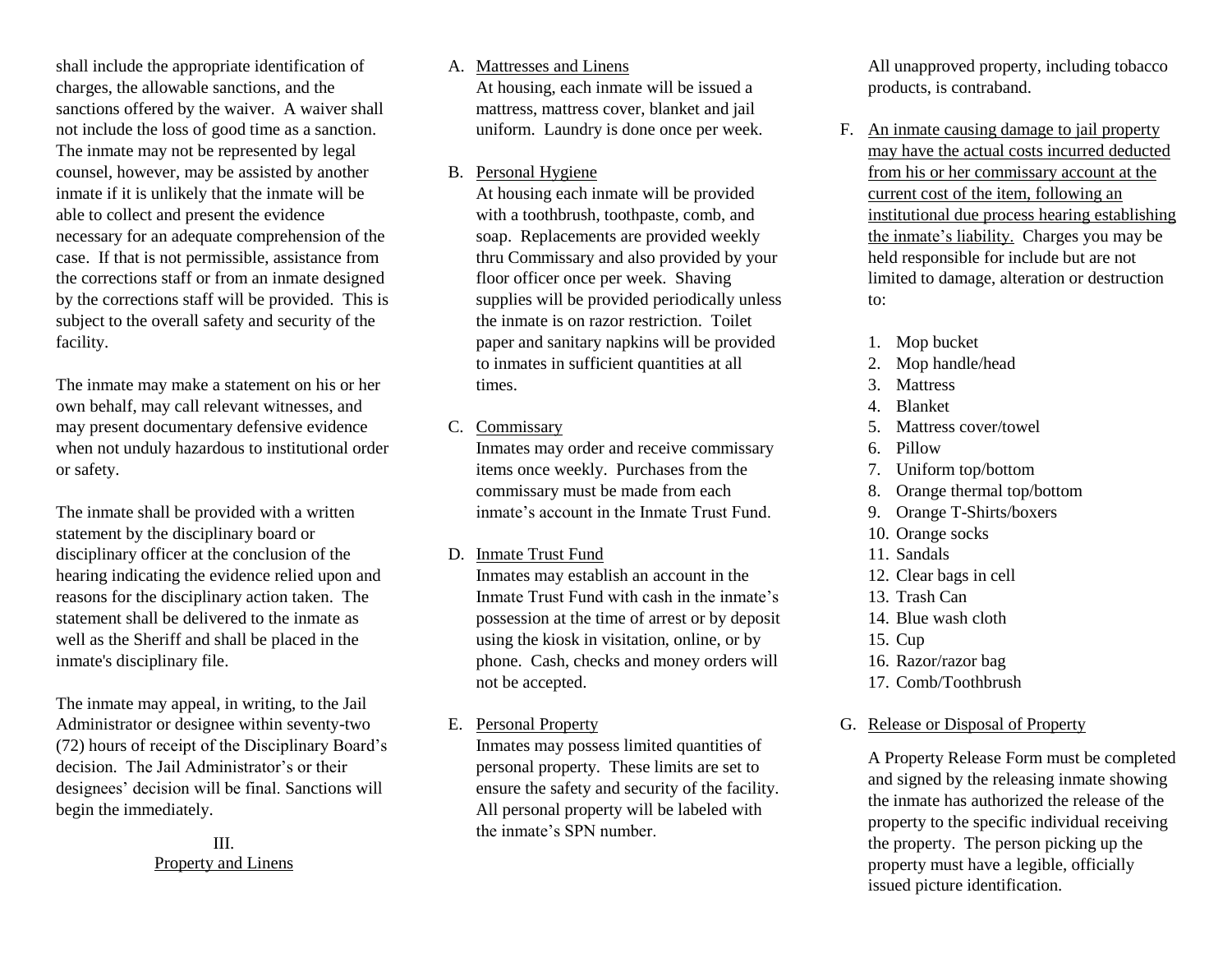When an inmate is transferred to another agency, the inmate's property, if left in storage, must be picked up within thirty (30) days of the release. If the property is not picked up within that time, it will be destroyed in accordance with state law. The inmate must specifically name the person and phone number of the person the inmate authorized to pick up the property.

### IV. Mail

A. Personal mail will be searched and read Incoming and outgoing personal mail will be read and searched for contraband. If any incoming mail is rejected as a result of such search, the sending party and the addressee will be given notice. Publications must be mailed directly from the publisher or a bona fide seller of publications.

#### B. Privileged mail may be searched

Mail to attorneys, public officials, and news media is privileged and will not be read for any reason, unless a search warrant is obtained. Incoming mail from these sources may be searched for contraband, in the presence of the inmate. If there is a reasonable cause to suspect contraband then a search warrant shall be obtained. The reasons and search will be documented.

C. Restrictions

Privileged mail cannot be restricted. Personal mail may be restricted only as reasonably necessary to ensure institutional security after an inmate is found guilty of a major disciplinary violation, involving the abuse of personal mail privileges.

### V. **Telephone**

Phones are available in all inmate housing units. Inmates are permitted to make outgoing calls limited to 15 minutes. Inmates will use their ID# to place calls. It is a Major Violation of rules to use another inmate's ID# or to let another inmate use your ID#. The telephones are on every day from 7:00 AM until 11:00 PM.

### VI. Medical Care

All inmates are entitled to reasonable medical care upon request. Inmates will be charged for medical procedures according to, but not limited to, the schedule below. These charges will be deducted from the inmate's Trust Fund Account. Medical attention will be provided regardless of an inmate's ability to pay, and no inmate will be denied medical care because of inability to pay. Only medical personnel will make medical decisions.

| Dentist or Doctor Visit        | \$10.00 |
|--------------------------------|---------|
| Nurse Visit                    | \$5.00  |
| <b>Prescription Medication</b> | \$10.00 |

#### A. Emergency Medical Care

Jail staff must be notified immediately of any medical emergency.

#### B. Non-Emergency Medical Care

Inmates seeking non-emergency medical attention shall use the Request/Grievance Form. You must describe the nature of your medical problem.

### C. Medications

Medications are to be taken in the presence of the Medical Staff dispensing them. A mouth check will be required after taking your medication. Medical Staff may, at its discretion, crush medication and require they be taken with liquid or by some other means if deemed necessary to ensure the inmate is taking the medicine. An inmate's refusal to take medicine/prescriptions as directed by the doctor will be documented.

### VII.

### Law Library

Law Library can be accessed through Kiosk's in housing POD's. If the Kiosk is unavailable, a paper request may be submitted

#### VIII.

#### Visitation

Visitation times are based upon your housing unit. Visitors can set up scheduled visits through icsolutions.com.

#### IX. Complaint Process

The Texas Commission on Jail Standards will investigate any complaint regarding a violation of minimum jail standards. If you have a complaint about a county jail, you may write to the Texas Commission on Jail Standards. Once your complaint is received, it will be reviewed to determine if the complaint falls within the